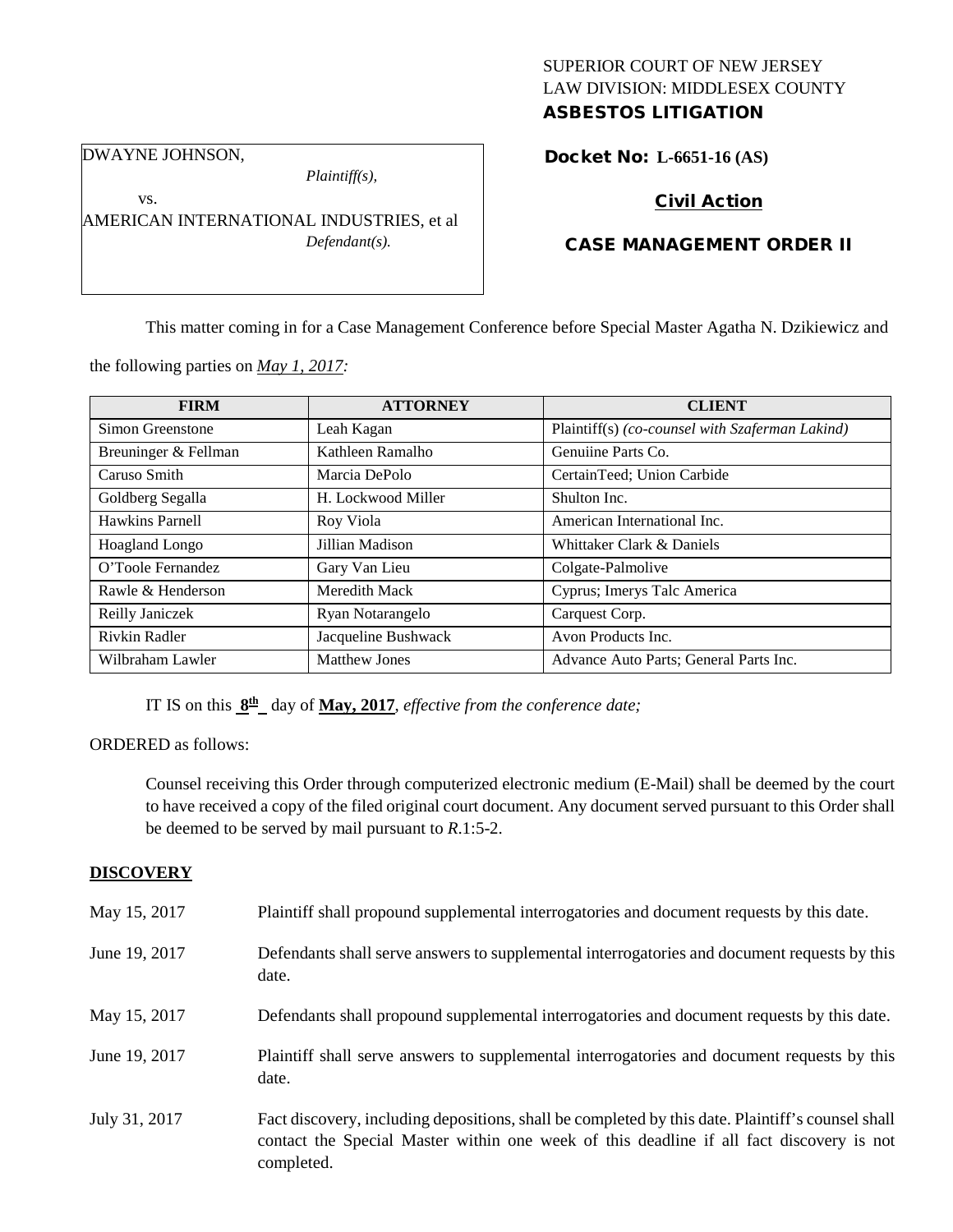#### July 31, 2017 Depositions of corporate representatives shall be completed by this date.

## **EARLY SETTLEMENT**

August 18, 2017 Settlement demands shall be served on all counsel and the Special Master by this date.

## **SUMMARY JUDGMENT MOTION PRACTICE**

- August 18, 2017 Plaintiff's counsel shall advise, in writing, of intent not to oppose motions by this date.
- September 1, 2017 Summary judgment motions shall be filed no later than this date.
- September 29, 2017 Last return date for summary judgment motions.

## **MEDICAL DEFENSE**

| July 31, 2017    | Plaintiff shall serve medical expert reports by this date.                                                                                                                                                                                               |
|------------------|----------------------------------------------------------------------------------------------------------------------------------------------------------------------------------------------------------------------------------------------------------|
| July 31, 2017    | Upon request by defense counsel, plaintiff is to arrange for the transfer of pathology specimens<br>and x-rays, if any, by this date.                                                                                                                    |
| October 16, 2017 | Defendants shall identify its medical experts and serve medical reports, if any, by this date. In<br>addition, defendants shall notify plaintiff's counsel (as well as all counsel of record) of a<br>joinder in an expert medical defense by this date. |

#### **LIABILITY EXPERT REPORTS**

August 18, 2017 Plaintiff shall identify its liability experts and serve liability expert reports or a certified expert statement by this date or waive any opportunity to rely on liability expert testimony.

October 16, 2017 Defendants shall identify its liability experts and serve liability expert reports, if any, by this date or waive any opportunity to rely on liability expert testimony.

## **ECONOMIST EXPERT REPORTS**

- August 18, 2017 Plaintiff shall identify its expert economists and serve expert economist report(s), if any, by this date or waive any opportunity to rely on economic expert testimony.
- October 16, 2017 Defendants shall identify its expert economists and serve expert economist report(s), if any, by this date or waive any opportunity to rely on economic expert testimony.

#### **EXPERT DEPOSITIONS**

November 10, 2017 Expert depositions shall be completed by this date. To the extent that plaintiff and defendant generic experts have been deposed before, the parties seeking that deposition in this case must file an application before the Special Master and demonstrate the necessity for that deposition. To the extent possible, documents requested in a deposition notice directed to an expert shall be produced three days in advance of the expert deposition. The expert shall not be required to produce documents that are readily accessible in the public domain.

\_\_\_\_\_\_\_\_\_\_\_\_\_\_\_\_\_\_\_\_\_\_\_\_\_\_\_\_\_\_\_\_\_\_\_\_\_\_\_\_\_\_\_\_\_\_\_\_\_\_\_\_\_\_\_\_\_\_\_\_\_\_\_\_\_\_\_\_\_\_\_\_\_\_\_\_\_\_\_\_\_\_\_\_\_\_\_\_\_\_\_\_\_\_\_\_\_\_\_\_\_\_\_\_\_\_\_\_\_\_